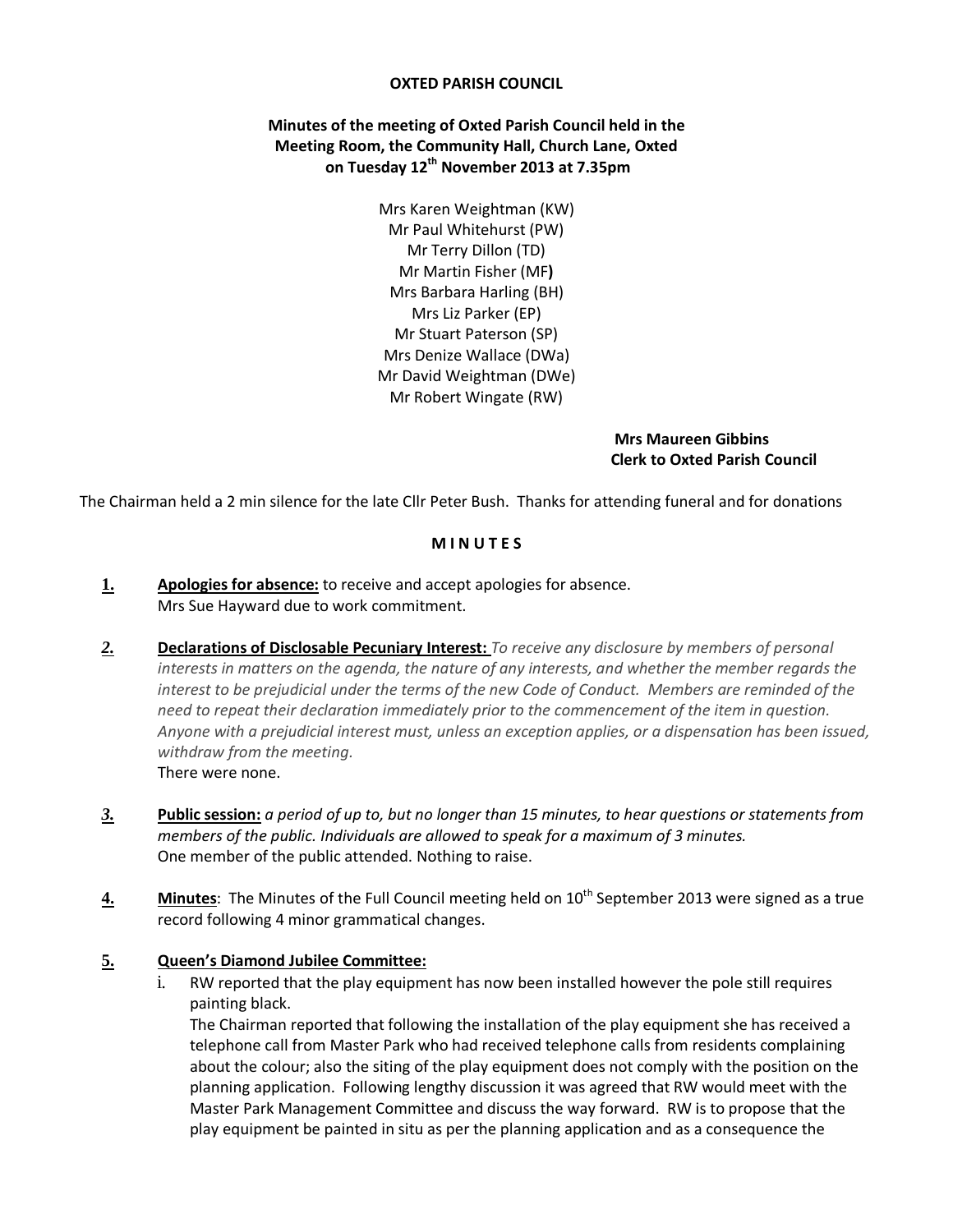incorrect position in relation to the planning permission might be acceptable to Master Park Management Committee. The original proposal was for the pole to be painted black and the ball green with yellow rims however, this does not comply with being beneficial for the visually impaired. **RW**

If it transpires that Master Park do not wish to have the play equipment a new site needs to be identified. A suggestion of Bushey Croft was made although a football club now has a lease on the site. There was discussion regarding the possibility of a new planning application, and the relevant fee, having to be submitted.

# **6. Planning Committee:**

- i. Planning Committee: Council approved the minutes of the Planning Committee meetings held on 24/09/13, 15/10/13 and 05/11/13.
- ii. Full Council received the minutes of the Planning Committees 24/09/13, 15/10/13 and 05/11/13.

### **7. Burial Ground Committee:**

- i. Burial Ground Committee: Council approved the minutes of the Burial Ground Committee meeting held on 17/09/13.
- ii. Full Council received the minutes of the Burial Committee 17/09/13.
- iii. Burial ground working party this will be held between 2pm and 4pm on Saturday 16th November. All who are free are welcome to attend and help. **ALL**

#### **8. Staffing minutes**

- i Staffing Committee: Council approved the minutes of the Staffing Committee held on 16/09/13
- ii Full Council received the minutes of the Staffing Committee 16/09/13

### **9. Chairman's announcements**

- Youth equipment Clerk is waiting to hear from Louise Round at TDC. Clerk has followed up with email to Louise Round and Steve Hyder. EP reported she had attended a Police Panel meeting in Oxted South where the issue of youth equipment was raised and was to be encouraged.
- Parish Newsletter Clerk showed an outline of the draft newsletter. Articles are urgently **Clerk** required to enable this project to proceed. All Councillors are encouraged to contribute. **ALL**
- Salt Spreaders Clerk is liaising with shops in Oxted South regarding the need, storage and use of the salt spreader. The Clerk now has a picture of the spreader to show to shopkeepers. **Clerk**
- Planter Maintenance EP has received communication from a Councillor in Limpsfield regarding the planting of the roundabout by Master Park and the planters outside Costa/Intersport. Clerk will contact Steve Hyder at TDC regarding the roundabout however, the planters are the responsibility of Costa/Intersport. Clerk will respond to the councillor accordingly. **Clerk**
- Terms of References revision of the Terms of Reference is ongoing. **Clerk**
- Election TDC has set the date for the By-election for Thursday  $9<sup>th</sup>$  January 2014 at the Community Centre in Oxted South. The election will cost the Parish between £4000 and £5000. Clerk will circulate the timetable once received from TDC. **Clerk**
- Notice boards All were requested to keep notice boards up to date. Final repairs are **Clerk** being completed prior to notices being displayed detailing what is permitted on the boards. **ALL** to be kept up to date. Final repairs. Green notice for each board
- EP kindly agreed to maintain the notice board by King George V field until a new Councillor is elected. **EP**
- Website Concern was expressed that the Clerk is unable to access/update the website. It was agreed the Clerk will speak to Caterham Computers to identify a way forward. **Clerk**